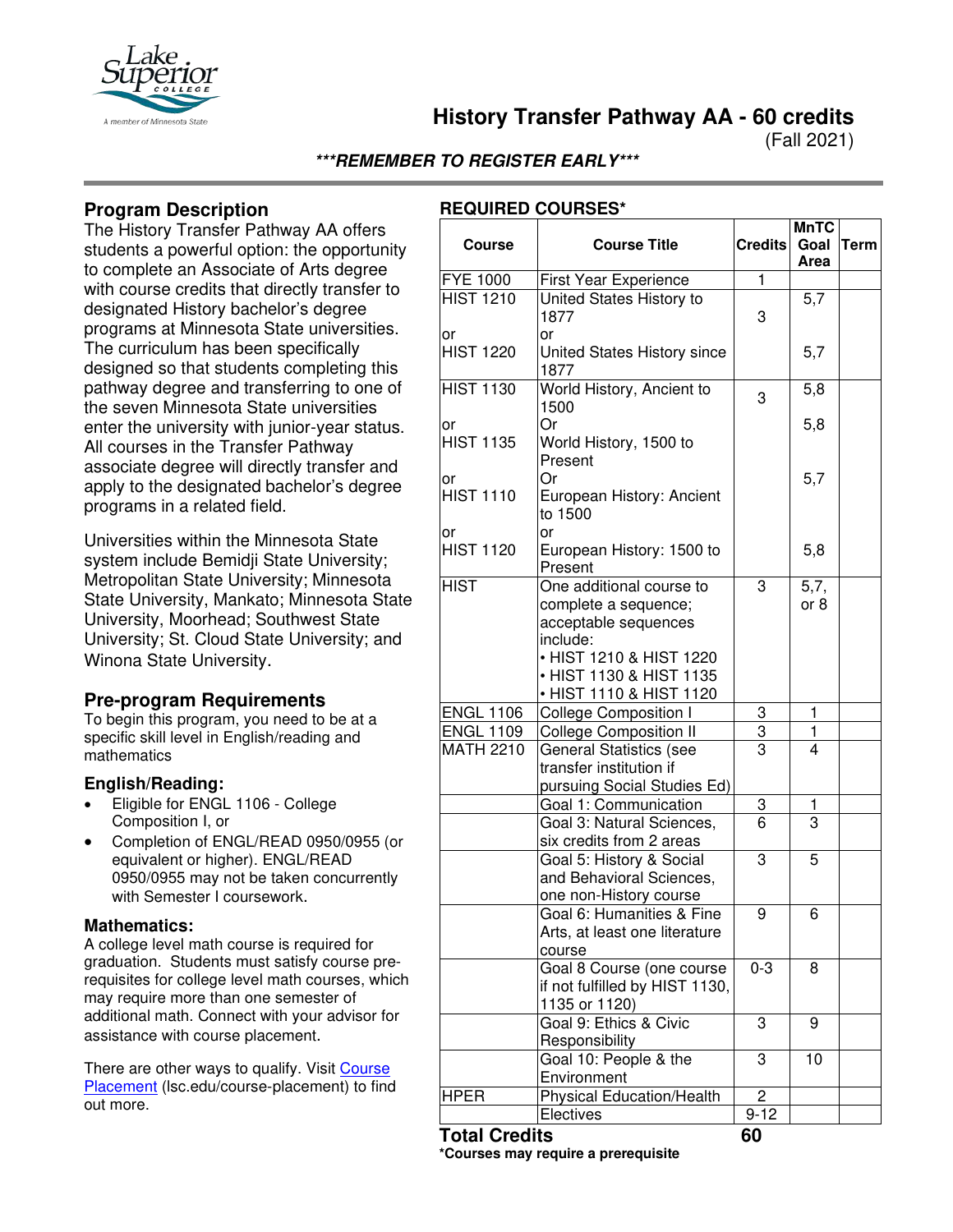

**History Transfer Pathway AA - 60 credits**

(Fall 2021)

**\*\*\*REMEMBER TO REGISTER EARLY\*\*\***

For interpretation of test results and selection of appropriate coursework; or general information about the program, admissions, financial aid, and getting started at LSC, contact the *[professional advising team](mailto:advising@lsc.edu)* (advising@lsc.edu) or 218-733-7601

### **Program Outcomes**

A student completing Lake Superior College's History Transfer Pathway AA and transferring into a designated bachelor's program in History at a Minnesota State University will have junior standing and may complete the bachelor's degree within an additional 60 credits. You will be able to transfer to the following designated majors at Minnesota State universities:

At Bemidji State University: History, BA; History BS

At Metropolitan State University: History, BA

At Minnesota State, Mankato: History, BA; History BS

At Minnesota State, Moorhead: History, BA

At Southwest State University: History, BA

At St. Cloud State University: History, BA

At Winona State University: History, BA

In order to graduate and be guaranteed admission to a Minnesota State university's designated program you must earn an overall grade point average as indicated by the university to which you will transfer.

For more information about the History Transfer Pathway including course descriptions, course prerequisites, and potential career opportunities, [program website](https://degrees.lsc.edu/history-transfer-pathway/) (https://degrees.lsc.edu/history-transfer-pathway/)

**or**

Contact Faculty [Paul Richgruber](mailto:paul.richgruber@lsc.edu) (paul.richgruber@lsc.edu) or 218-733-7741